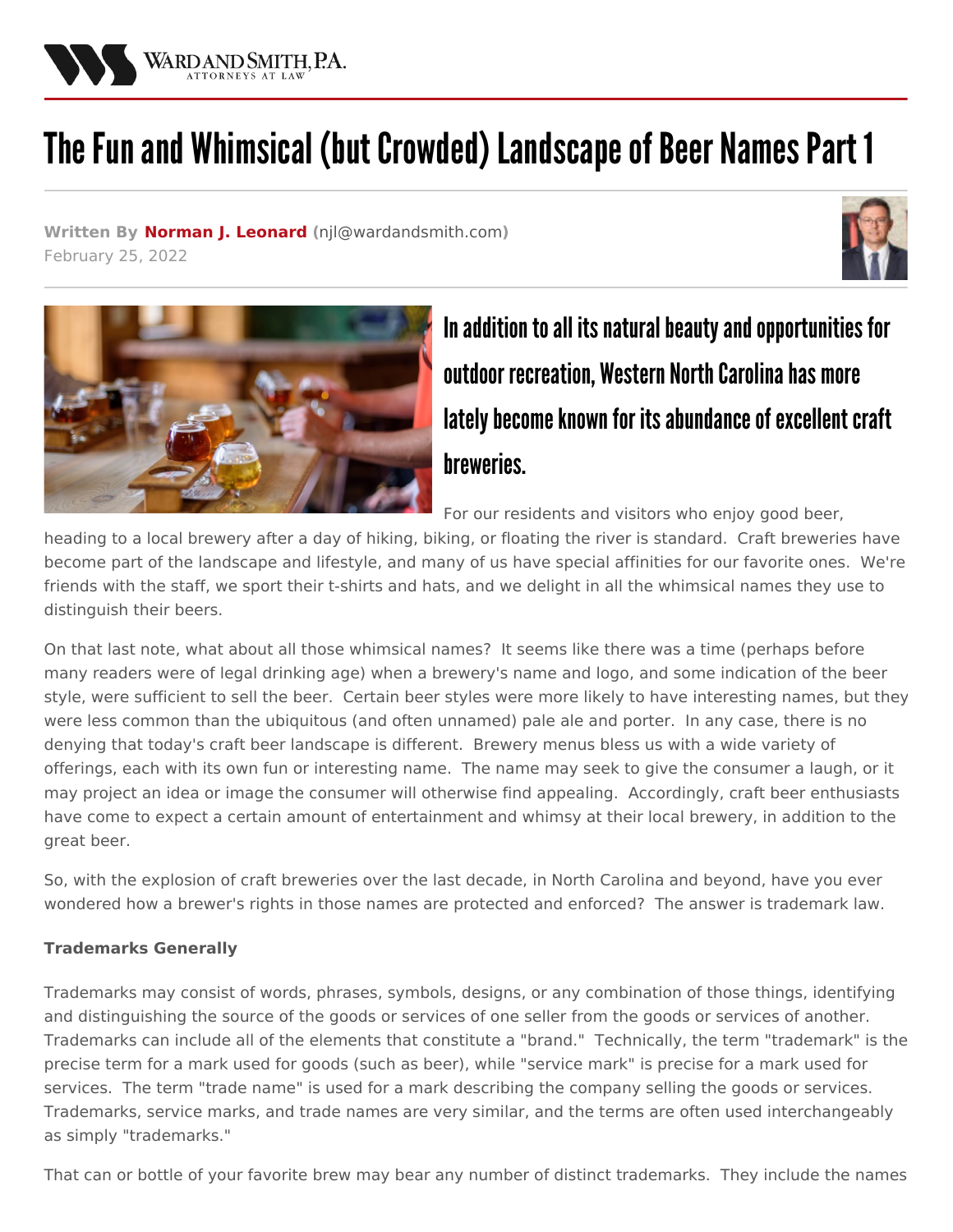of the specific beer and brewery that made it, but they may also include the taglines, logos, artwork, and other designs associated with the specific beer and brewery. Sometimes even the packaging itself may be distinctive enough to qualify for trademark protection. The distinctive shape of a Coca-Cola® bottle is one such example. This is known as "trade dress" protection.

To qualify for trademark protection, a beer name must meet certain criteria. One criterion is that the name be considered *distinctive* under trademark law. To be distinctive, consumers must be likely to perceive the name as distinguishing the *source* of the beer rather than perceive it as describing a quality or characteristic of the beer. *Descriptive* terms, which are not entitled to trademark protection (at least not right away) may include, for example, terms that describe the ingredients, style, flavor, or geographical origin of the beer. A brewery can sometimes acquire trademark rights in a descriptive term (most commonly geographical terms), but it requires long-term exclusive use of the term by the brewery. Even then, some terms are so descriptive as to never be protectable as trademarks. For example, the word "hoppy" is such a common and necessary descriptor of beer flavor that no single brewery could ever claim the exclusive right to its use.

## **How Trademark Rights are Acquired**

A brewery may acquire trademark rights to a distinctive beer name in different ways. Often, the brewery that is the first to adopt a name, and thereafter continuously and exclusively use it to sell beer, will acquire socalled "common law" trademark rights to the name. Because such rights are based solely on the use of the name in commerce, the rights are geographically limited to the localities where the beer has been sold.

Another way to acquire trademark rights is through registration. Registration of a beer name can be sought at the state or federal level, depending on the scope of legal protection sought. An application for registration can be filed after the brewery has already begun use of a beer name or, if filing at the federal level, as soon as the brewery has conceived of the name and formed an intention to use it. The latter type of application (called an "intent-to-use" trademark application) is a valuable tool because it allows a brewery to temporarily reserve a name while they are planning, brewing, and doing whatever else is necessary to bring the beer to market.

Although seeking trademark registration for a beer name is not required, the principal benefits of being a trademark owner are limited without registration. In addition to being geographically limited, a brewery seeking to enforce common-law trademark rights against someone in court has the burden to establish their actual prior use of the beer name in the disputed sales territory. By contrast, the owner of a federal trademark registration is entitled to a presumption of nationwide trademark rights in the name registered. A federal trademark registration has other legal benefits as well, so it can be a very valuable asset to a brewery.

The process of trademarking a beer name is complex. It's best to contact an experienced attorney who can assist you at every step. Ward and Smith [Intellectual](/practice-areas/intellectual-property) Property attorneys are season veterans in helping businesses protect the brands and would be happy to discuss your specific needs.

--

© 2022 Ward and Smith, P.A. For further information regarding the issues described above, please contact [Norman](/attorneys/norman-leonard) J. Leonard.

This article is not intended to give, and should not be relied upon for, legal advice in any particular circumstance or fact situation. No action should be taken in reliance upon the information contained in this article without obtaining the advice of an attorney.